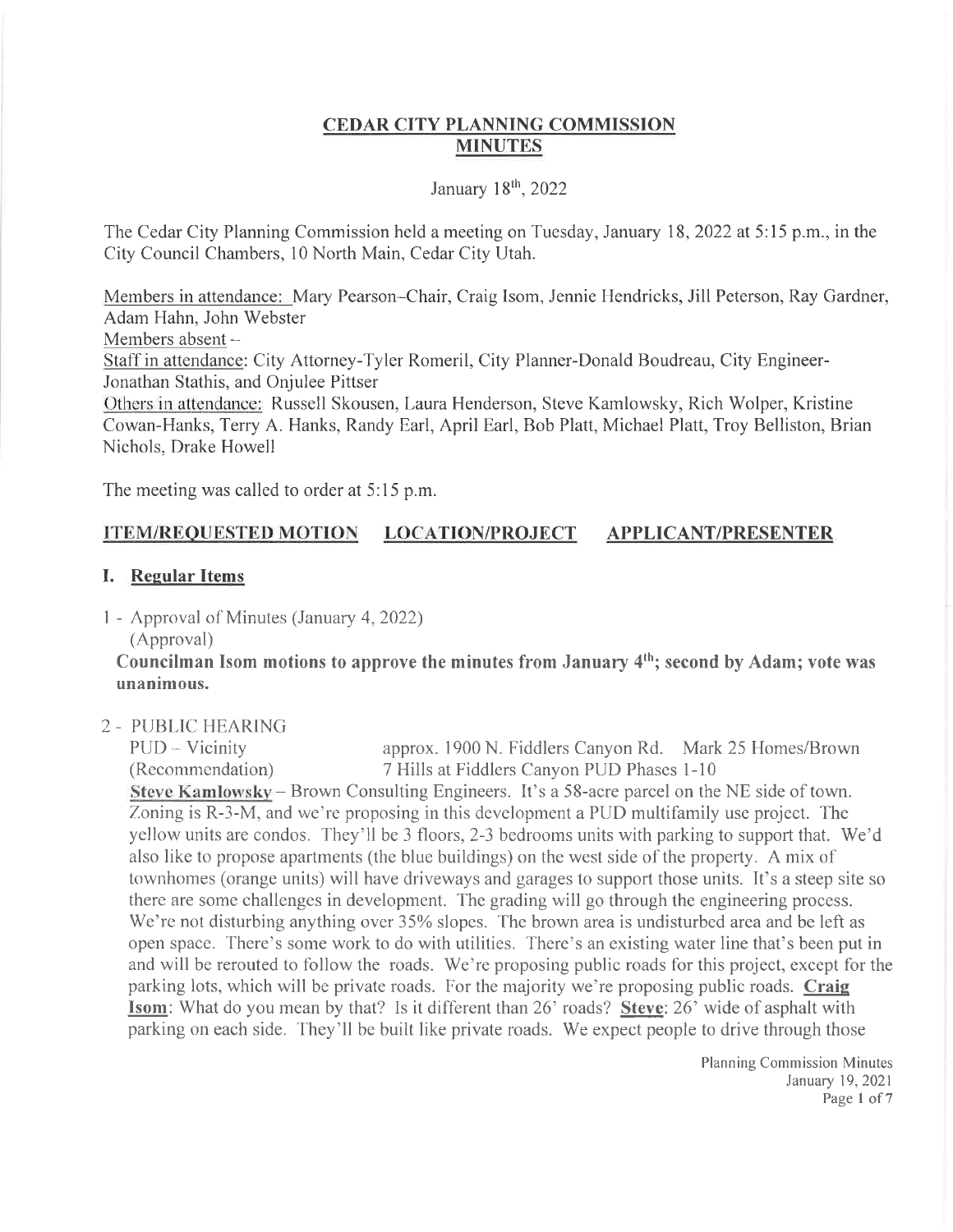areas. 20' long parking stalls with 2' overhang with curb and gutter. Most of the project is by the book. We're trying to meet all the standards and ordinances. Each phase will have its own parking. The only thing we'd like to discuss is the privacy wall requirement. Currently, the City requires a privacy wall around the whole project. We can see that working along the sides, but in the back against the open space area, we don't see a need or use for that. There will be nobody back there. All of the green area is common landscaped space. We'd like to propose that there won't be a privacy wall along the open space area. Craig: What's the nature of the terrain? Steve: It's very steep. A fence would do no good. Marv: We talked about removing wall changes. What he's requesting goes in front of the Board of Adjustments, right? Don Boudreau: No. They have the opportunity to petition the City Council on the wall. Mary: Do we need to recommend that they do that? Tyler Romeril: No, you don't need a recommendation on that. Mary: And this has nothing to do with the other piece we spoke about months ago. Don: Part of the ordinance is that they can petition City Council. Mary: We don't need to approve that here. Rav Gardner: How many units are in the condos? That's a lot of parking. Steve: The condos are 3 stories each:24 units per condo. About 590 total units for this project, including townhomes and apartments. Per City code, we meet the parking requirement of 1.3 spaces per bedroom. John: Is all access on Fiddler's Canyon Road? Steve: There's one off of Fiddler's and one off of Sandstone Cliffs Drive. There'll be 2 public accesses to the project. John: That's a tough lift right there for Fiddler's Canyon Road. Steve: Fiddler's is a 66' wide road. It's a major collector and traffic is a concern. Jennie: Is Fiddler's Canyon as wide as it is going to be? Steve: It needs to be widened to 66'. Jennie: On phases  $9 & 10$ will those be developed or left open? Steve: There are units in them but where the brown is that will be left open. The townhomes back up to the hill and the hill is left open. Jennie: Does that 594 units meet the requirements of that zone? Don: We believe it meets the density. Trevor: We'd want them to do a traffic study before it comes to planning, and a geotechnical investigation. We're not sure what the soils are there. In our standards each unit generates 10 trips per day, so with 500 units, that's 5,000 trips per day. I pulled some volume numbers from our most recent traffic study we're about 1,200 cars a day on Fiddler's Canyon. That would be significant impact. Steve: 10 trips for single-family, townhomes are less. It will be built in phases not one development at once. Trevor: We understand it may not be 10 per unit, but we want the traffic study. Mary: Does that happen after? Trevor: It's after the vicinity plan, but before the construction plans are reviewed. John: That's a hard left turn out of there. You have the high school and junior high there too.

### Mary opened the public hearing.

Jonathan: We appreciate the work they've done. In reviewing the vicinity plan, there are some items that are not addressed, and we need to make you aware of them. One main thing is they show public city dedicated streets within the PUD. It's not typical. We usually see private streets in a PUD. With public streets there are requirements that have to be met. They have guest parking along the public street and those are not allowed. The driveway distance would be too long, and the parking is not allowed in the front setback areas. That would need to be corrected. Other phases they show parking in the front setback area that would need to be corrected. Another issue with having those be dedicated streets they would need to put a masonry block wall along the dedicated public street. The way the ordinance reads it requires a block wall with a 10' landscape area along the frontage of

> Planning Commission Minutes January 19,2021 Page 2 of 7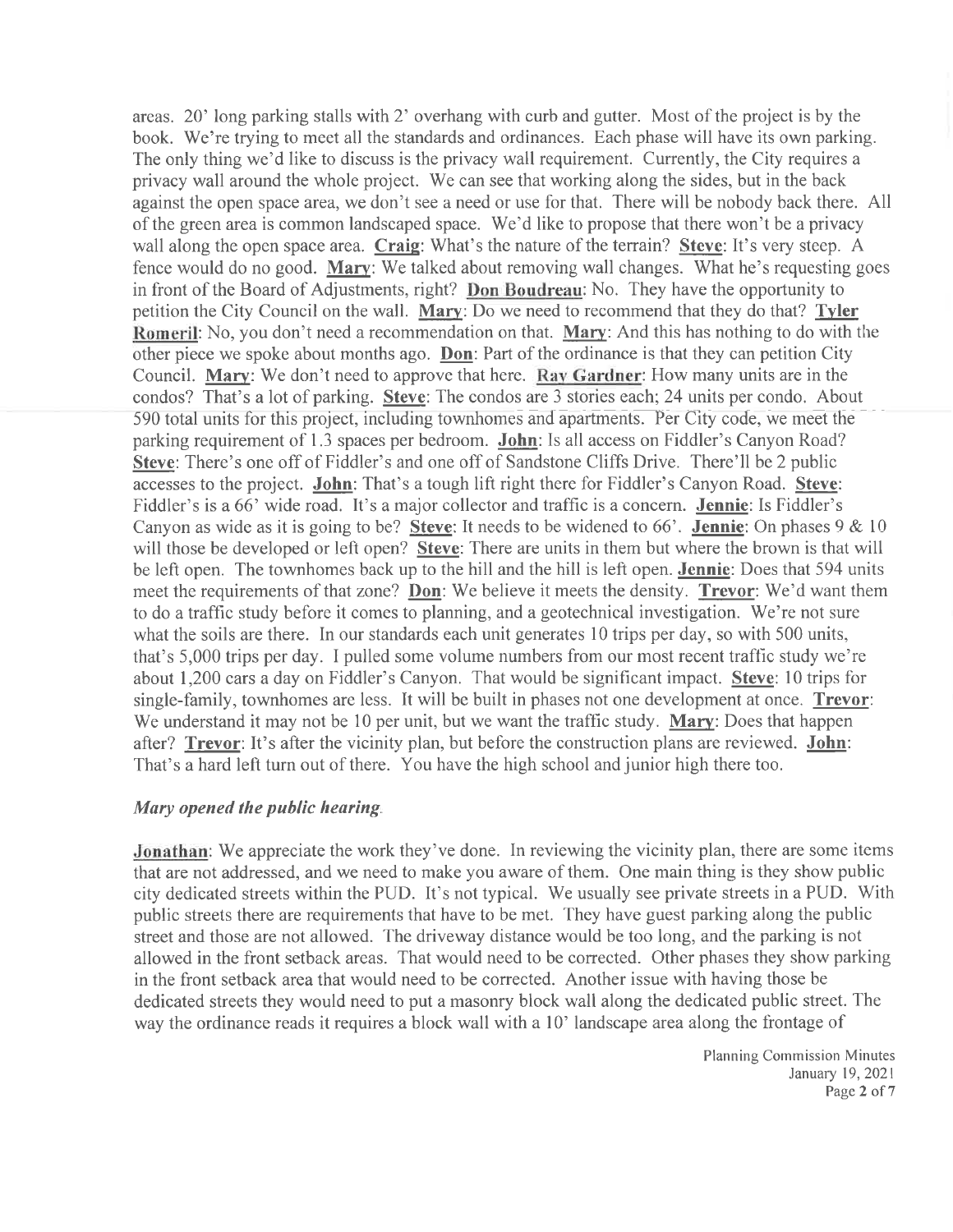dedicated streets. They can get a waiver for the townhome units if they had individual driveways. They have shared driveways, and that does not meet the ordinance. The block wall up against the steep open space area could get a variance from City Council, but I don't think that's available for a variance in the other areas. **Don**: The apartments front the dedicated right-of-way would have to go to BOA. Jonathan: We like to see the open space areas deflned. They require I amenity. We can work with the engineer and staff on those items. Troy Belliston: I'm on the receiving end of the water coming off the hill. Do they have a detention/ retention drainage plan? I'd like to see that at some point. Jonathan: They do have detention basins. That came up in the review. On the City storm drain master plan there is a detention pond on this property. We did make that comment that they would need to put that in to handle their drainage as well as others. That will get more refined as we get into construction drawings.

#### Mary closed the public hearing.

Craig: Can we confirm that this is zoned  $R-3-M$ ? Steve: Yes.  $R-3-M$  PUD. John: What if they exceed the traffic study? Trevor: They can limit the  $#$  of units up to what the road could hold or upsize the road. They'll need a back access or alternate route. Tyler: Jonathan and I talked about contacting UDOT as these phases come in and lengthen the time for those left-hand turning signals for traffic to get on there a little easier. Jennie: Does staff have concerns that you don't think can overcome public streets in a PUD? Trevor: We're not breaking new ground; it's just not standard. It's A-typical to have public street. It's mostly there for private development. Jennie: Is the ordinance requiring walls an issue? Trevor: It is. Don: That's a challenge they have. Rav: Is there a reason to have a public City street? Steve: The only reason we proposed that is that most units are not fronting public streets. To keep the HOA fees to a minimum, public streets were the first proposed. fhere's really no reason they couldn't be private. We don't want a privacy wall along the public streets. We'd like all the common landscaped area to be open to residents. All of the sidewalks are connected to the roads. It would allow residents to move fieely around the development and a block wall would hinder that. If a private road would be better in the City's mind, we'd be open to that. We just wanted to keep HOA maintenance down. It's a main throughfare to get to the parking areas. Adam: We had another development project up Fiddler's Canyon, where there was an issue with the trail down PUD roads. That trail can't be on a PUD, right? Does that make it difficult for them to take these 2 private roads? Jonathan: The trail could go within the PUD. We'll just need a trail easement. Tyler: In Ashdown Forest they were uncomfortable with having the City maintain its trail and the P.U.D. had some liability concerns, and who would maintain that. Steve: The trail is in a public right-of-way. That's what's proposed. Jonathan: There are other areas where trails are located in easements. Adam: Is the water line an issue going through the PUD? Jonathan: No, we'll just need an easement on that as well. Craig: There are a variety of open issues, but with those in mind Jonathan's adjustments are captured on the record.

Councilman Isom moves for a positive recommcndation for the PUD vicinity located at approx. 1900 N. Fiddler's Canyon Rd.; second by Jennie; vote was unanimous.

### 3 - PUBLIC HEARING

Planning Commission Minutes January 19,2021 Page 3 of 7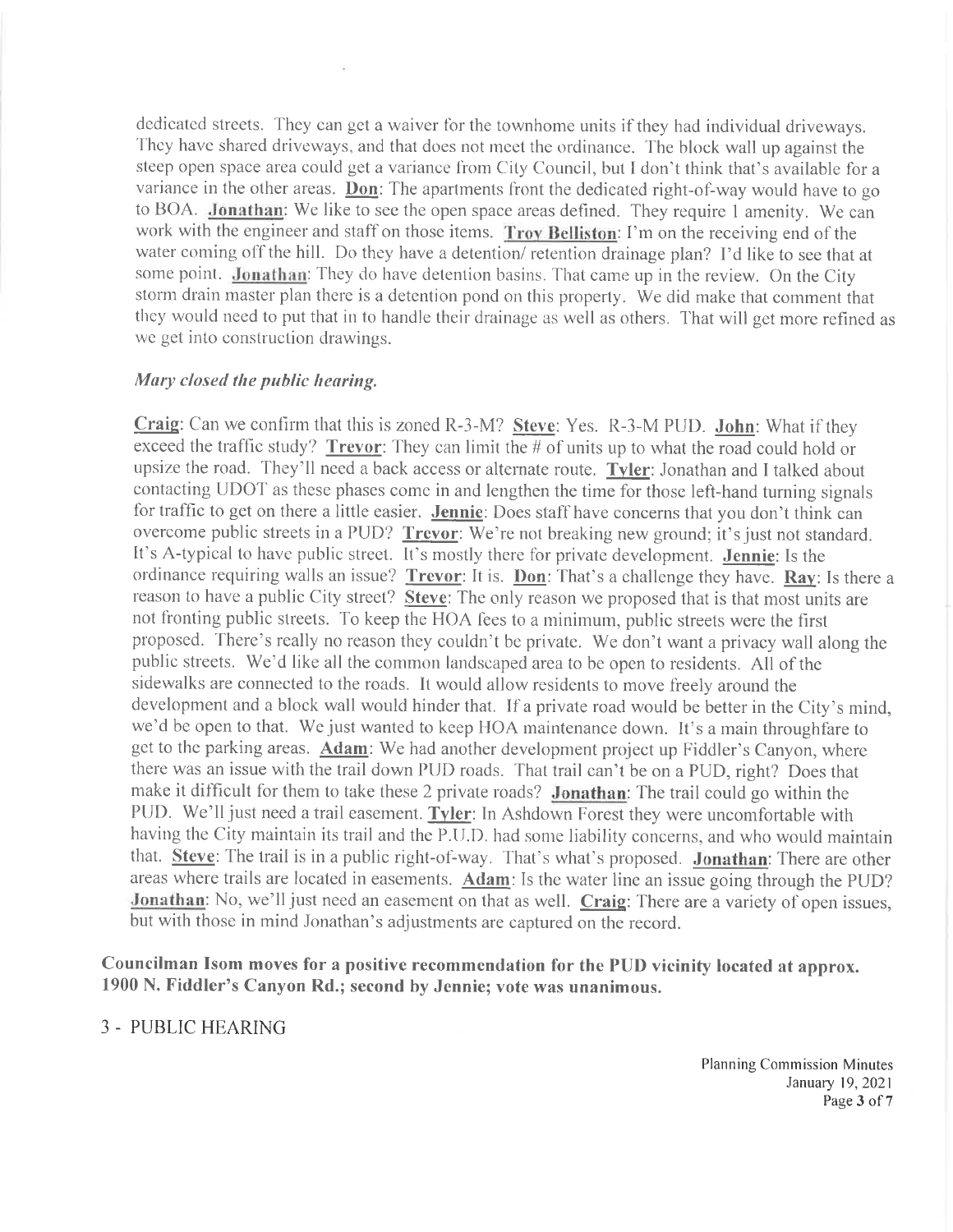Zone Change: R-3-M to SHD approx. 356 South 450 West (Recommendation)

Mike Platt: It is not a general plan change. This falls within the SHD area. Craig: What's the plan for this? Mike: Student housing. We're working on a site plan, but we need the zone change first. Jill: Are there homes there now? Mike: I believe to the south is an empty field. Mary: I think there's a small home on 366 South. Mike: The County had the same address for both of those parcels. Mary: We'll need to fix it to 366 S.

#### Mary opened the public hearing.

Bryan Jackson: I don't know how this will impact the request for the zone change, but it provides more information. The lot owner to south is Bill Prestwich. He has the vacant lot you referred to. We've noticed the deed that's of record to this parcel goes into across the street. The description extends into the street about 20%. It's in the middle of 450 S., which is reflected in the documents we have for you. {Refer to packet received from proponent, Exhibit " $A$ "}. The fence line is not on the deeded boundary line. There's a discrepancy of about 5' on the front of the lot, and 9' to the back of the lot, where the fence is south of the boundary line. It makes the lot smaller for the purposes of density, and that's a concern. This is a street that gets a lot of density because of the college. There are apartments across the street. I know a zone change anticipates lowering the density requirements for parking for college kids, but it increases the need for parking space. That's a concern for <sup>a</sup> smaller parcel. Earl Prestwich: {Refer to packet received from proponent, Exhibit "A"}. The deeded property is the red line that goes past the center of the street. The green line is the usable part of the property. It's 66'. On the north side of the green line, I understand that line runs right at the carport for the house north of it. The green line to the south is off. You've got 66' as the total width and an extremely small lot. The north part of the street is wider than the south part. From my house north, we gave more property to the City. As it gets to the south it becomes narrower. Because of the college kids not wanting to pay for parking at the college, that street is full of cars. Mary: Is there a minimum lot size to convert into an SHD zone? Don: No, there's not. Mary: This lot legally says it goes to the street, but that doesn't play into how to convert it into SHD? Tyler: It's a publicly dedicated street. You can't use that as part of the calculation for density. Mary: And it doesn't limit the ability to change it to SHD? Don: The buildability of that lot in SHD zone is driven by setbacks on the front; there's no density requirements; it's also driven by fire building codes, parking and height limit. Randv Earl: We purchased the 356 house to the north. The surveyor we used showed us where the fence line is and where it should be. The back of the property looks a lot deeper than what it is. Where the property line really fell 10-12 feet shorter than what it appeared. We had to work with that. For whatever reason there were no markers set. We had a question to the property lines. My question is if there's a 4-plex going in there, will it be a smaller building? Will it be <sup>a</sup> bigger building? I don't know what the developer is looking at building. Mike: We won't know that until we get an idea. Sometimes we've gotten plans and we've had to work it out. We look to city standards. Mary: The fences don't dictate property lines. Mike: We know that there's some issues. Terry Hanks: We own the properties on the south side of  $\overline{400}$  South on the corner between 450 and South Elementary parking lot. The duplex and little house between. We wonder how many beds are

> Planning Commission Minutes January 19,2021 Page 4 of 7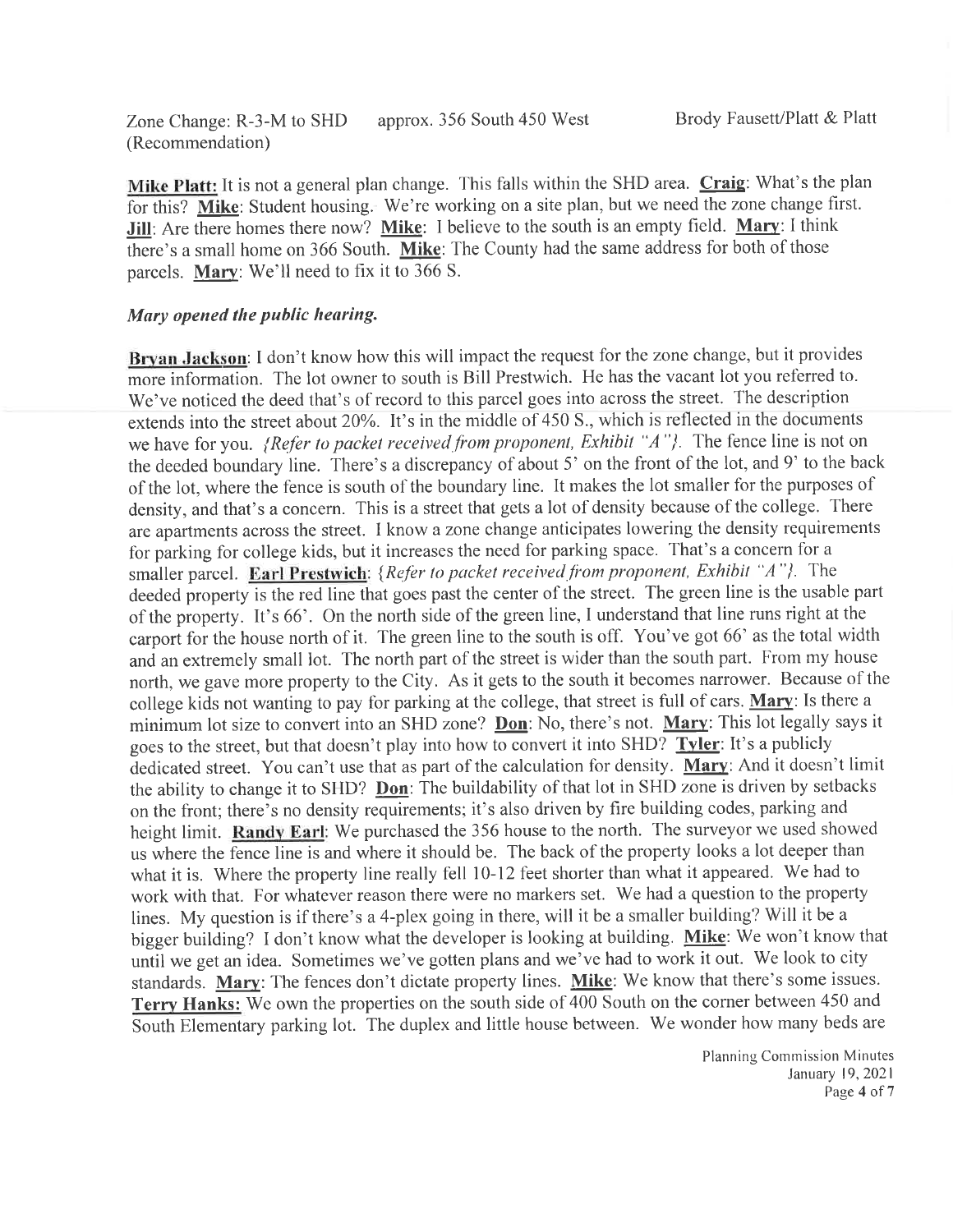going to be there and how many parking spots. We haven't had any trouble with the DeMille property. We get parking from the university past our duplex. They need to be able to park. There needs to be a parking spot for every bed. There's no place to park on the street. It's all taken by students now. They'll be parking up 400 S. and we don't need any more traffic along South Elementary. It's bad enough as it is. Mary: At this point in time, there are no drawings or renderings to answer how tall it will be, how many parking spaces, etc. Mike: That will be the next round when they deliver the building plans and say it if will work. In an SHD zone, it's .75 per occupant. If you have I bedroom, you have 2 occupants, you still have to produce parking for those occupants. We'll make sure we're with City standards. Terry: There won't be enough parking for each vehicle. We need to know where they're going to park. Christine Cowan-Hanks: What's the difference of what it's zoned now and high density? Why the zone change before the plans? Don: The high density requires a 9,000 sq. ft. lot prior to 2 units, and an area requirement 1,500 sq. ft. per unit after that with a height limit of 35'. SHD has less restrictions for student housing. They can go to 50' and it's 0.75 guest spaces per unit and the setbacks are reduced. It's 15' on the front. With the size of lot, the parking will be a limiting factor of how many units you can fit there Christine: It's small in there and we have a concern about the parking. Laura Henderson: I would want to get the legal things cleaned up on it before anything would be passed. There's a potential liability if that's not cleaned up beforehand. I don't think the City wants to get involved with property owners that have questions to where their lines are. Tyler: It's not that the legal description is off, it's a fence that was put in place was off. Assuming this is approved, we would confirm the legal description matches. If the fence is off that's between the property owners. That's not the City's fight. Brvan: I think Tyler is correct. It's a property owner issue, but for purposes of calculating space it needs to rely on what the boundary line is reflected in the deed and what's usable and not part of the road. Mary: I'm sure the Platt's will take that into account. Bob: In my experience on 450 West, the legal descriptions come into the street, there must be a bad point of beginning. If you take the occupancy and the way the property is occupied through the block, the property's there, but there may have a shift in the legal description, and that can be resolved. Verl Prestwich: I contend the property is not there. It's not just the one side. The south side is off, and the west side is off. The west side is off more than the south. If you look at the deeded property not in the street, you'll see the deeded property is 10,890 sq. ft., but the street property is 2,178. The usable property would be 8,712. I think it does make a difference. How many feet do you need for an SHD? Is there a limit? Mary: No limit. Verl: It limits what you can do with 8,700 sq. ft. of property. **Mary**: That's where the Platt's will let property owner know what's allowed. Verl: If the property belongs to me and the other people is included, they'd have more property. There will be a legal battle over it. Laura: I believe there's an ordinance in the city code that says if a fence has been in place for a minimum of 20 years that's considered the property line. In that area there's a lot of irrigation walls. **Don**: There's no ordinance that I'm aware of. Brvan: There is a doctrine that's called the boundary by acquiescence. One condition of it is <sup>a</sup> 2)-year period and there are some other factors. In the history of this fence line may not apply, but the fence line was there before the property was severed. It may become an issue. It will be determined based on spacing necessary for parking. Randy Earl: Can you explain it to us, so we understand the process? Where does it go from here if it's approved? Tyler: The Planning Commission is a recommending body only. They vote either positive or negative. If it's a positive recommendation, it will go before City Council for them to make the final vote to approve or not

> Planning Commission Minutes January 19,2021 Page 5 of 7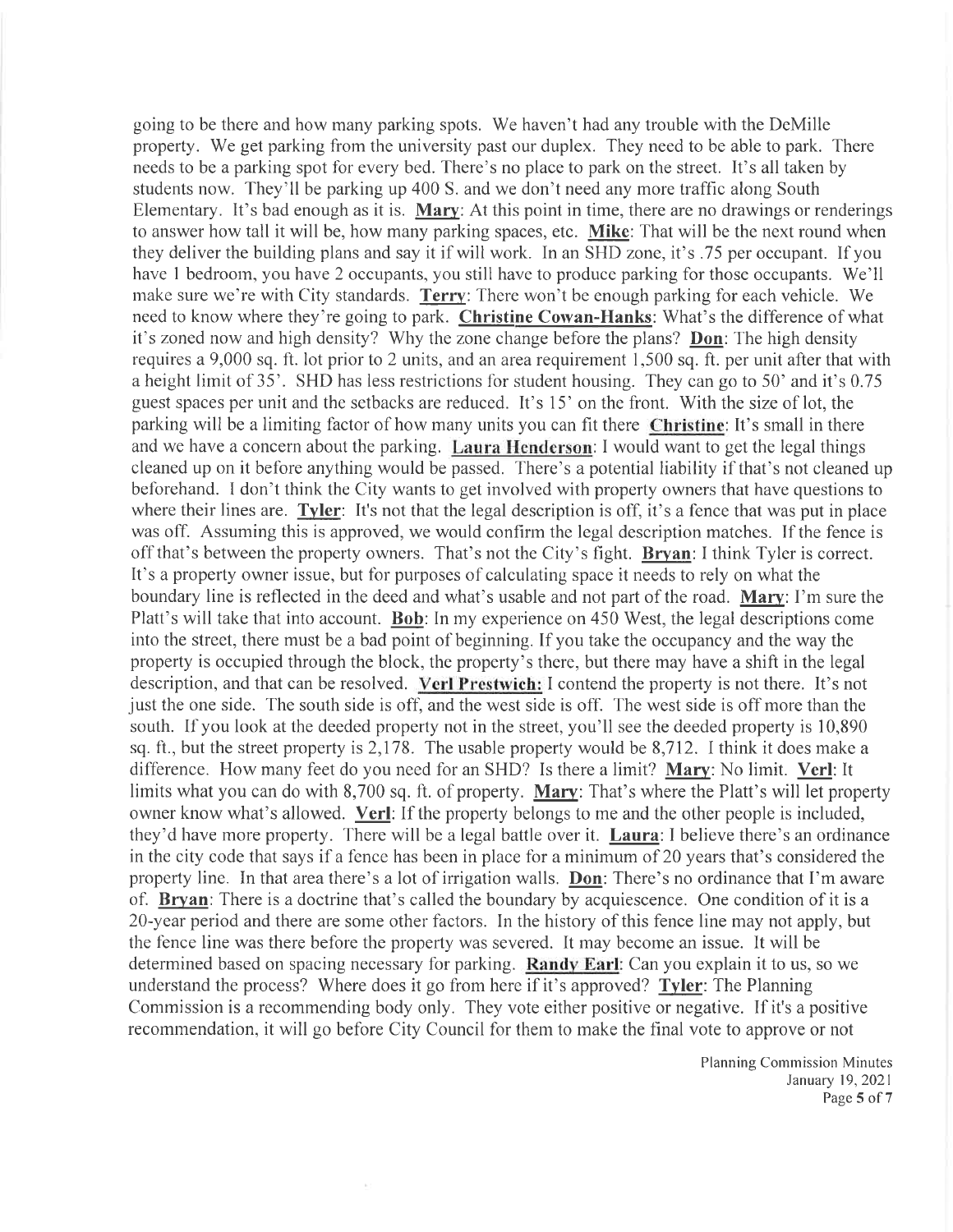approve for the zone change. If it's a negative recommendation, the owner of the property can still take it to City Council. The next City Council meeting is Feb. 2"d. There won't be hand delivered notices like there was for today. Randv: If it's a positive vote and it goes to City Council, can you explain the sketch process and how that works through? There's some property line and legal issues **Don**: The next step would be a site plan process. There are no further public meetings. It would be site plan review, construction doc review, grading, zoning review prior to pursuing a building permit. **Jonathan**: Sketch is a public meeting, so you may be able to attend that. As long as it meets zoning, the project moves forward. Christine: I have a letter from my sister who owns the house at 424 S.  $450$  W. {Refer to letter, Exhibit " $B$ "}.

## Mary closed the public hearing.

Craig: What are our choices legally? Tyler: The general plan carries a lot of weight. When a homeowner or developer buys property and the general plan says you can build certain housing, the law gives deference to the person that relies on what the City sees being built there. There needs to be something on record of a reason why. It needs to deal more with infiastructure than that the neighbors don't like it. My legal advice is to follow general plan. Mary: Let me get some clarity on infrastructure. We've had these comments of the problem with the buildability of the lot because of the reduced size because of the road included in the description. Is that not considered infrastructure? Tyler: No. It's private property. If the developer wants to zone it to something different, that's his prerogative. He's the owner of the land. We look at if they develop that's an increase of storm drain water into our system. Mary: That's what you're talking about it.  $\mathbf{Ray}$ : Would that be for parking on a public street? Is that an infrastructure situation? Because you're putting parking there now that wasn't designed that way. Tyler: Our engineers are saying sufficient parking is to not put parking on the street. We have studies to back that up. Laura: Is the increase in water needs in an SHD zone a concern as far as infrastructure? Providing water to increase density in a water crisis. Tyler: The City has a sufficient amount of water to deal with the current influx of building. There is a cutoff date looming, but at this time the City has reserves to continue with development. That may be something in the future. Adam: Where this falls in the general plan of an SHD zone, I am going to honor that by making a motion.

## Adam motions for a positive recommendation for a zone change from R-3-M to SHD on property located at approx. 356 S. 450 W.; second by Council Member Isom; vote was as follows:

 $AYE-5$  $\text{NAY} - 1$  (Jill)

<sup>4</sup>- PUBLIC HEARING

Ordinance Text Amendment Off-premises signage (Recommendation) This item was removed from the agenda.

Tom.lett

### II. Staff Items

Planning Commission Minutes January 19, 2021 Page 6 of 7